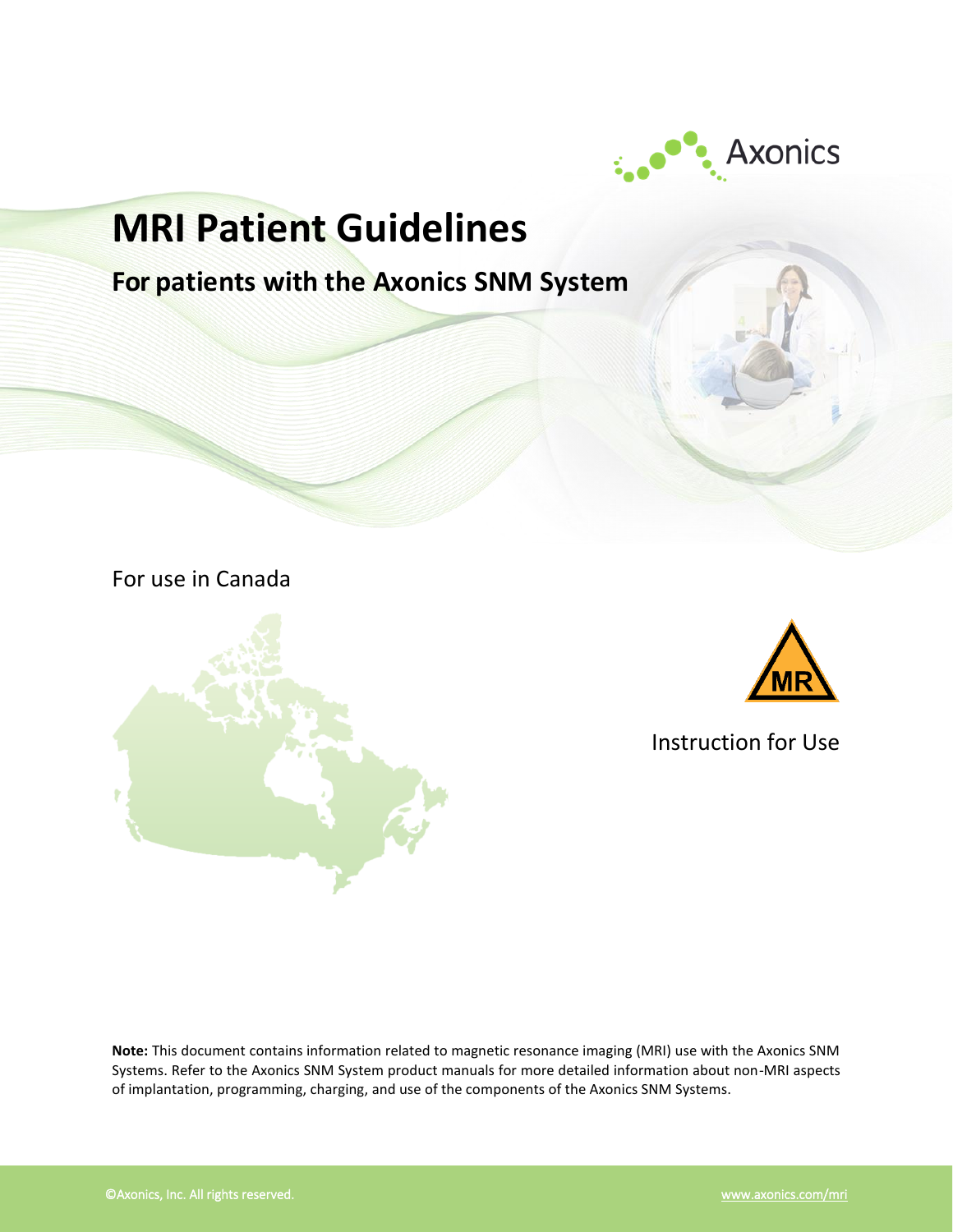## **Table of Contents**

| 1. |      |  |  |
|----|------|--|--|
| 2. |      |  |  |
| 3. |      |  |  |
|    | 3.1. |  |  |
|    |      |  |  |
| 4. |      |  |  |
|    |      |  |  |
|    | 4.2. |  |  |
|    | 4.3. |  |  |
|    |      |  |  |
|    | 4.5. |  |  |
| 5. |      |  |  |
|    | 5.1. |  |  |
|    | 5.2. |  |  |
|    |      |  |  |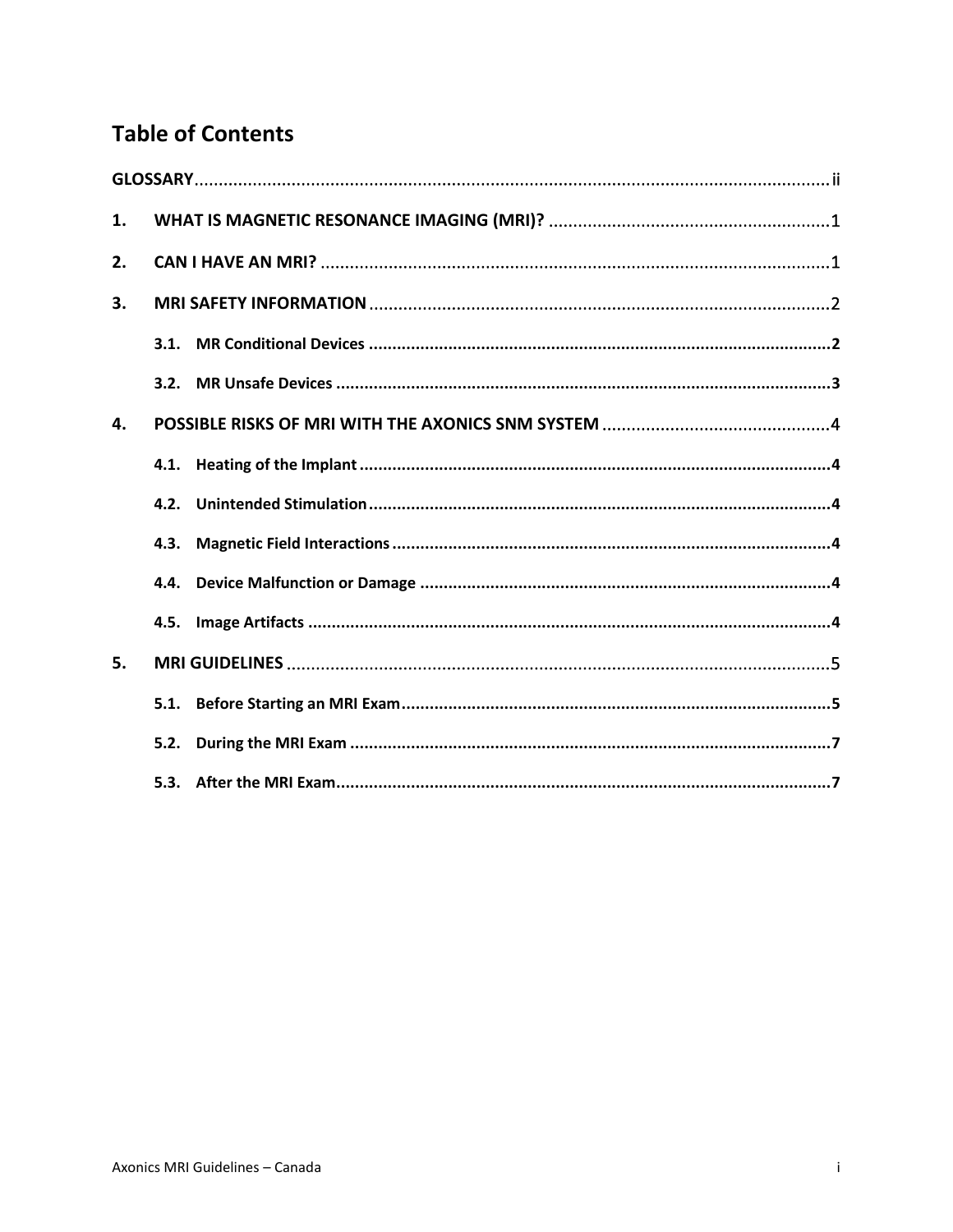## **GLOSSARY**

**MRI** – Magnetic Resonance Imaging.

**MR** MR Conditional – an item with demonstrated safety in the MR environment within defined conditions.

**MR MR Unsafe** – an item which poses unacceptable risks to the patient, medical staff, or other persons within the MR environment.

**Sacral Neuromodulation (SNM)** – a type of electrical stimulation therapy that uses mild electrical pulses to stimulate the sacral nerve located in the pelvic region.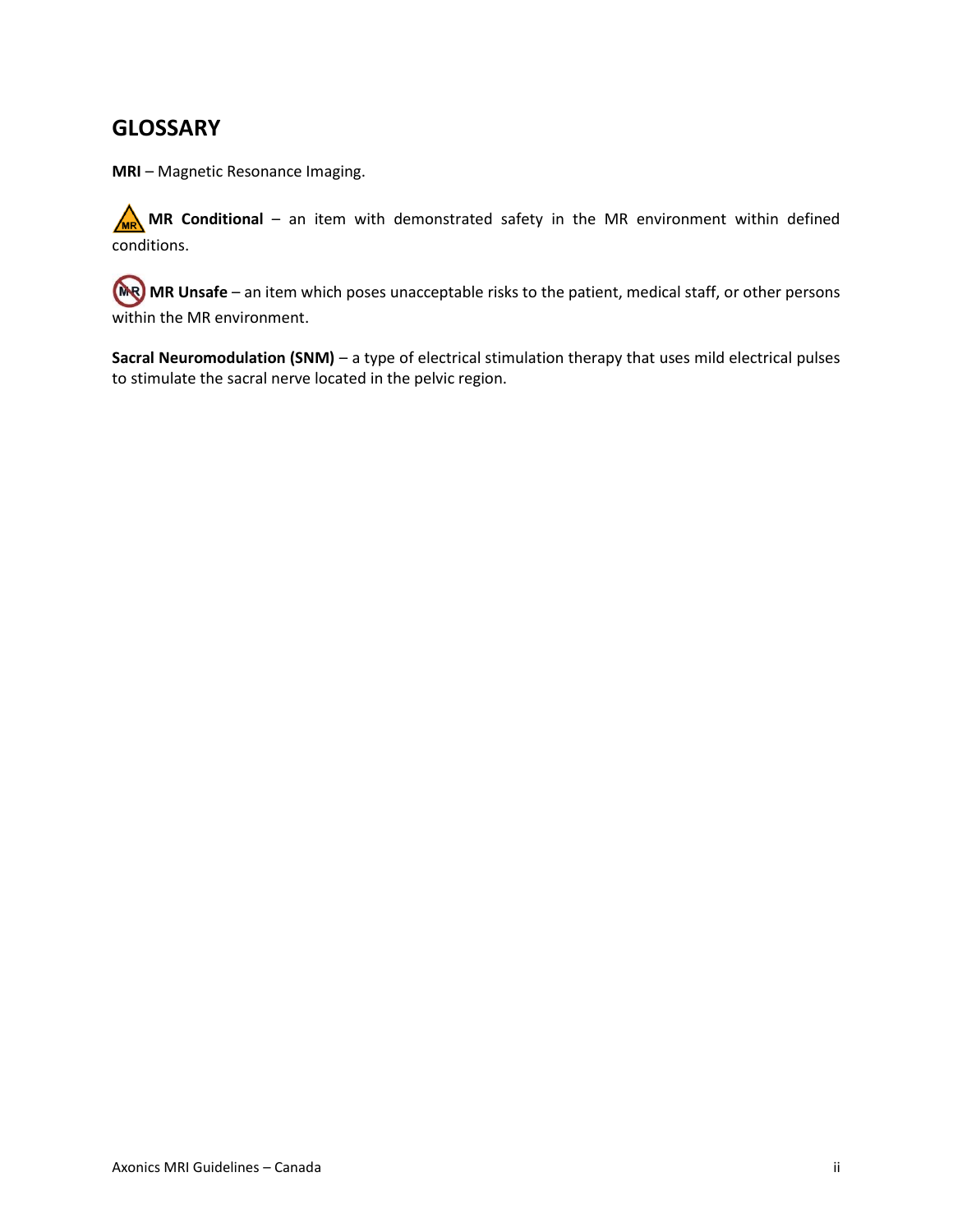### **1. WHAT IS MAGNETIC RESONANCE IMAGING (MRI)?**

Magnetic resonance imaging (MRI) is a technique that is used for creating pictures of the internal structures of the body. Unlike an x-ray exam, it does not use radiation. Instead, it uses a large magnet, radio waves, and a computer to create pictures of body structures and organs.

## <span id="page-3-0"></span>**2. CAN I HAVE AN MRI?**

Patients with an implanted Axonics Sacral Neuromodulation (SNM) System may have an MRI scan of any body part under certain conditions. Consult with your doctor to determine if you are eligible for MRI examination.

You are required to discuss with your doctor and MRI technologist if you have any other device(s) implanted. Possible implanted devices include:

- Pacemaker
- Implantable cardioverter-defibrillator (ICD)
- Aneurysm clips
- Cochlear implants
- Other neurostimulators
- Stents
- Metal plates, pins, or screws
- Dental implants
- Orthopedic prostheses (e.g. hip implant)

You are also required to discuss with your doctor and MRI technologist if you have or suspect you have any of the following issues with your implant:

- broken lead
- lead disconnection from the neurostimulator
- malfunctioning neurostimulator
- neurostimulator implanted at an area other than posterior hip or upper buttock
- irregular stimulation

You should inform the MRI technologist before the MRI procedure:

- If you are pregnant or suspect you are pregnant
- If you are breast feeding at the time of the scheduled procedure
- If you are having a fever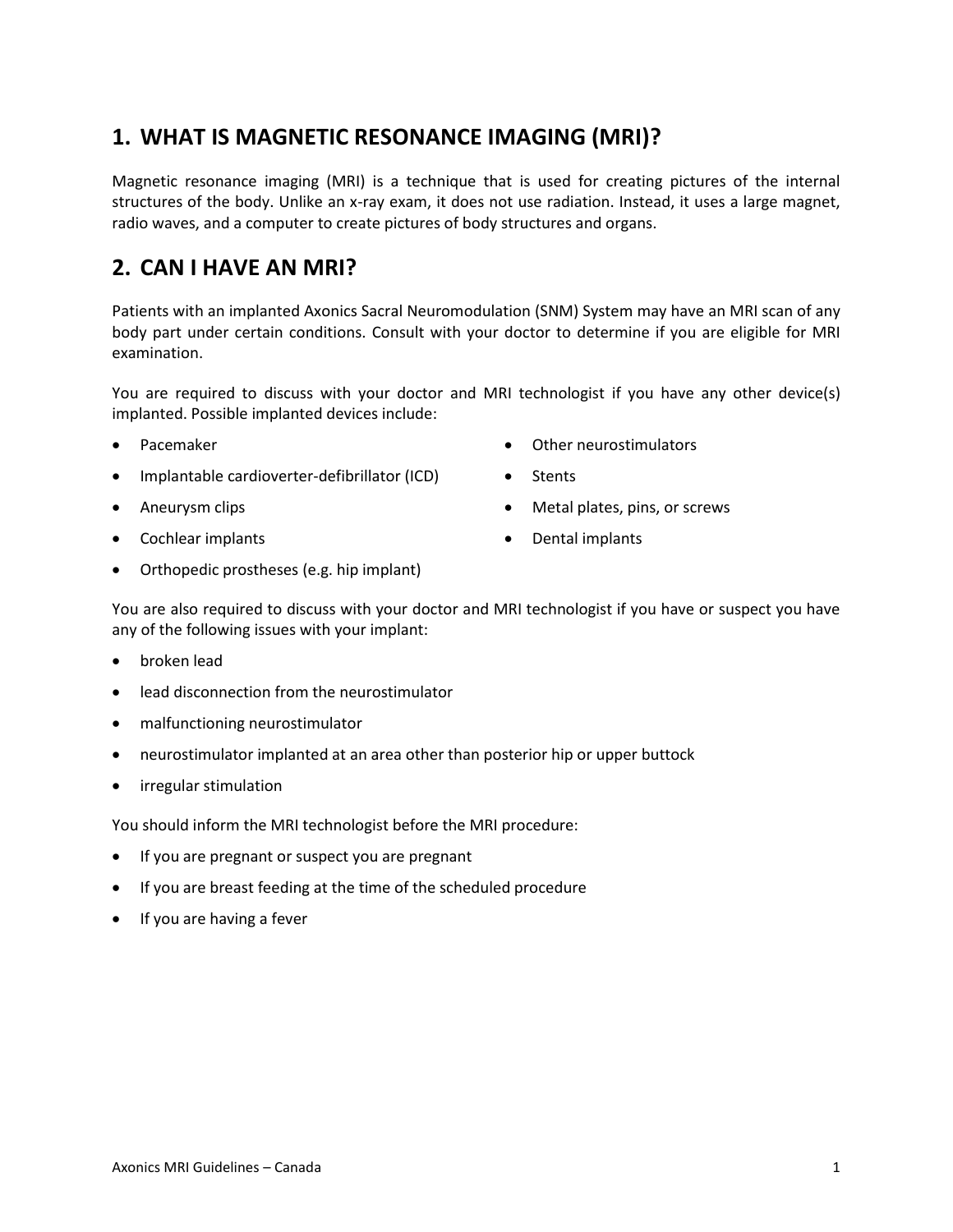## **3. MRI SAFETY INFORMATION**

The Axonics SNM Systems are **MR Conditional**. This means that patients with the Axonics SNM System can safely have MRI examinations of the body under certain conditions. The conditions for MRI scans will vary with the type of transmit coil.

Always obtain the latest MRI guidelines. Refer to the contact information on the last page of these MRI guidelines, or go to [www.axonics.com/patients/mri](http://www.axonics.com/patients/mri)

## **3.1. MR Conditional Devices**

- Neurostimulator Model 1101 (Rechargeable) with Tined Lead Model 1201/2201
- Neurostimulator Model 4101 (Recharge free) with Tined Lead Model 1201/2201

Non-clinical testing has demonstrated that the Axonics SNM System, i.e. the Neurostimulator (Models 1101 and 4101) connected with a Tined Lead (Model 1201/2201), is **MR Conditional**.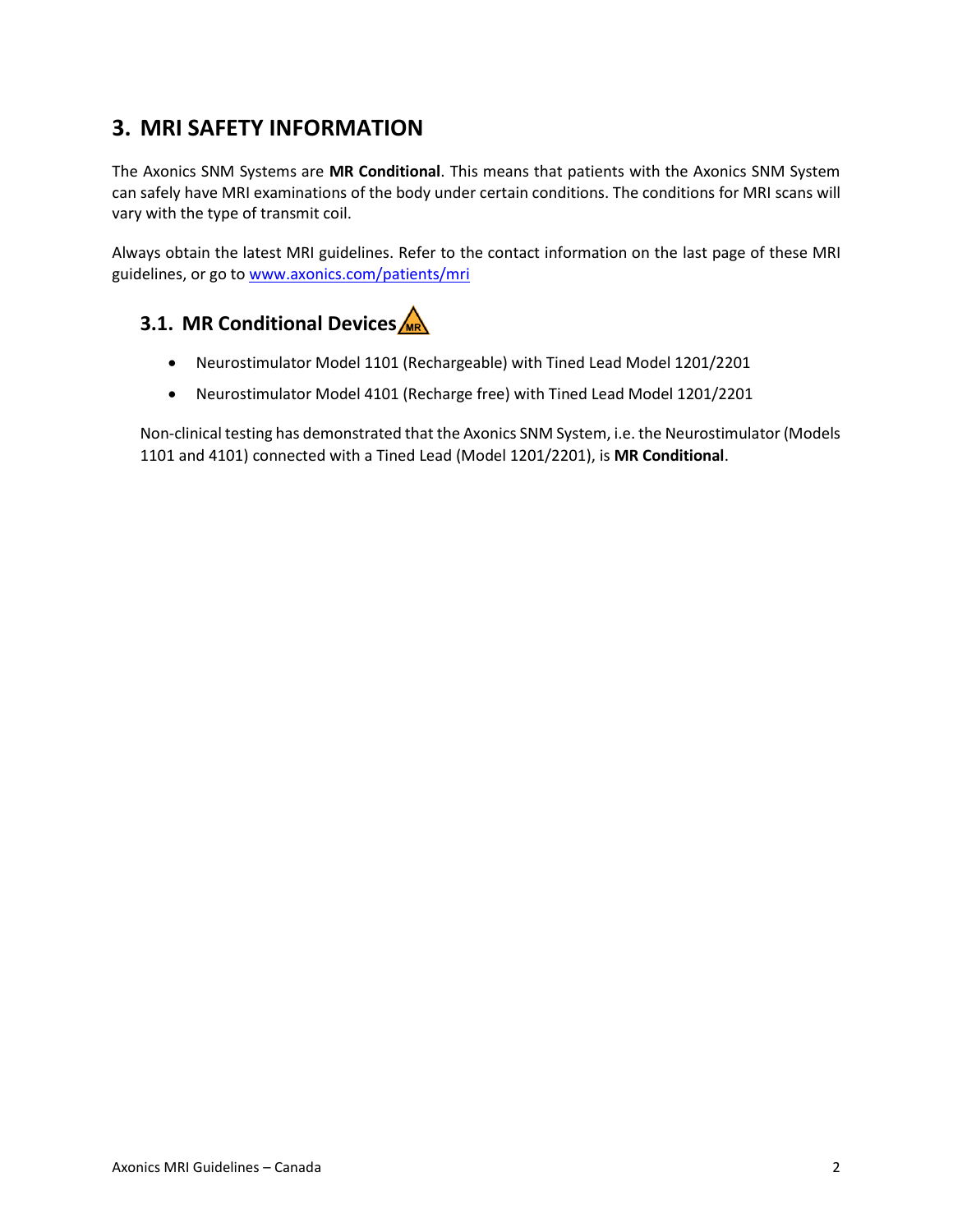## **3.2. MR Unsafe Devices**

The external components of the Axonics SNM System are **MR Unsafe**, including the Clinician Programmer, Remote Control, Charger and Dock, and External Trial System (External Trial Stimulator and percutaneous leads and cables) [\(Figure 1\)](#page-5-0). These devices must **NOT** be brought into the MR scanner room.



**Charger and Dock (Model 1401)**





**External Pulse Generator (Model 1601), percutaneous leads and cable (Model 1901, 9009, 9014)**

<span id="page-5-0"></span>



Figure 1. **MR Unsafe** Axonics Devices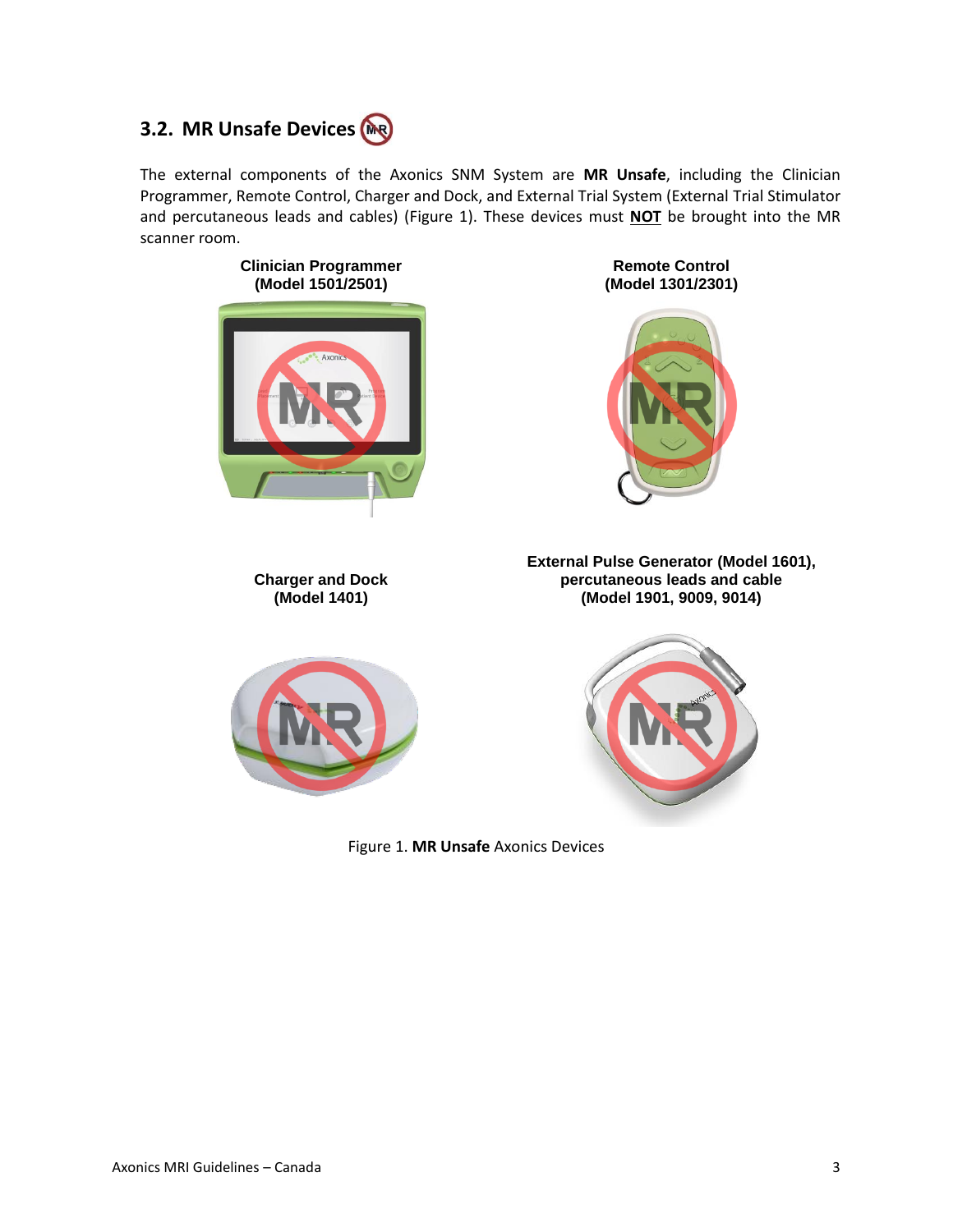## <span id="page-6-0"></span>**4. POSSIBLE RISKS OF MRI WITH THE AXONICS SNM SYSTEM**

Patients with the Axonics SNM System can safely have an MRI exam when the conditions for safe MRI specified in this document are followed. However, there may be some risks from having an MRI exam with the implanted SNM System. Possible risks include:

- Heating of the implant
- Unintended stimulation
- Magnetic fieldinteractions
- Device malfunction or damage
- Image distortion and artifacts

#### **4.1. Heating of the Implant**

MRI may cause the implant to become hot. However, if the conditions for safe MRI are followed, this heating is minimal. If the specific MRI conditions are not followed, heating of the implant could damage the sacral nerve and/or surrounding structures. If the site of your implant feels hot during MRI, inform the MRI technologist immediately and then contact your doctor.

#### **4.2. Unintended Stimulation**

MRI may cause unintended stimulation from the implant. This unintended stimulation may be uncomfortable (e.g. tingling, shocking, or jolting). However, if the conditions for safe MRI are followed, such stimulations should not happen. If you feel any stimulation during MRI, inform the MRI technologist immediately and then contact your doctor.

#### **4.3. Magnetic Field Interactions**

The magnets used in MRI may cause the implant to shift or move slightly within the implant pocket. This may cause stress to the tissues and the lead. As a result, you may feel a slight tugging sensation at the site of your implant. If you feel uncomfortable during the MRI scan, inform the MRI technologist immediately.

#### **4.4. Device Malfunction or Damage**

Device malfunction or damage refers to changes in stimulation, difficulty in operation, and other devicerelated problems that occur after the MRI scan. If the conditions for safe MRI are followed, device malfunction or damage should not happen. If you feel any changes to the device performance after MRI, inform the MRI technologist immediately and then contact your doctor.

#### **4.5. Image Artifacts**

Some level of image artifacts can result from an MRI scan at the site of the implant. The MRI technologist will select MRI settings that minimize these effects. When taking MR images of areas away from the implant, there should be minimal image distortion. No image artifacts should be seen from a head MRI scan.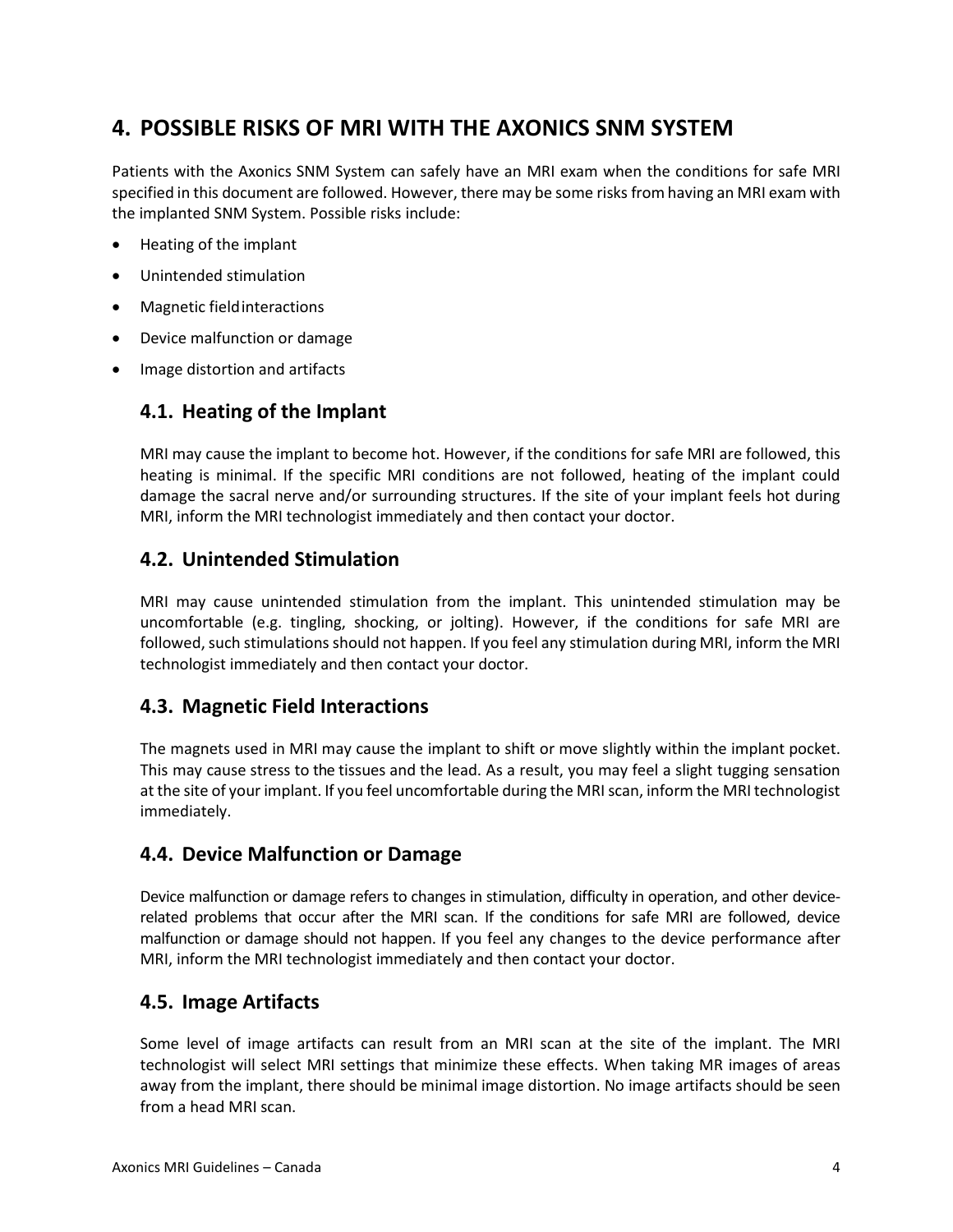## **5. MRI GUIDELINES**

The guidelines for MRI exams are specific for the implantable Axonics SNM Systems. Precautions are to be taken before, during, and after the MRI exam. Talk to your MRI technologist or your doctor should you have any questions or concerns.

#### **5.1. Before Starting an MRI Exam**

- Consult your doctor and MRI technologist to determine if you are eligible for MRI exam (Refer to Sectio[n 2\)](#page-3-0).
- Your MRI technologist may also give you MRI Patient Guides and Instructions. Make sure that you fully understand and comply with those instructions. Discuss with your MRI technologist or your doctor if you have any concerns.
- Bring the most up-to-date patient ID card to all MRI appointments.
- Bring your patient Remote Control to all MRI appointments. Do not bring the patient Remote Control into the MR scanner room.
- For MRI using detachable head, upper extremity, or lower extremity RF transmit/receive volume coils, make sure that the Neurostimulator stimulation is turned OFF. Refer to your Remote Control Manual on how to turn the stimulation off.
- For MRI using whole-body RF transmit coil, check the device to confirm it is ready for MRI scan with the following steps:

**Note:** If you have a patient Remote Control manufactured before May 1, 2020, whole-body MRI readiness check will need to be performed by the doctor or MRI technologist using the Clinician Programmer.

5.1.1. Push "Connect" on the patient Remote Control to connect to Neurostimulator.

> **Note:** The Stimulation Level lights will show the current stimulation amplitude.

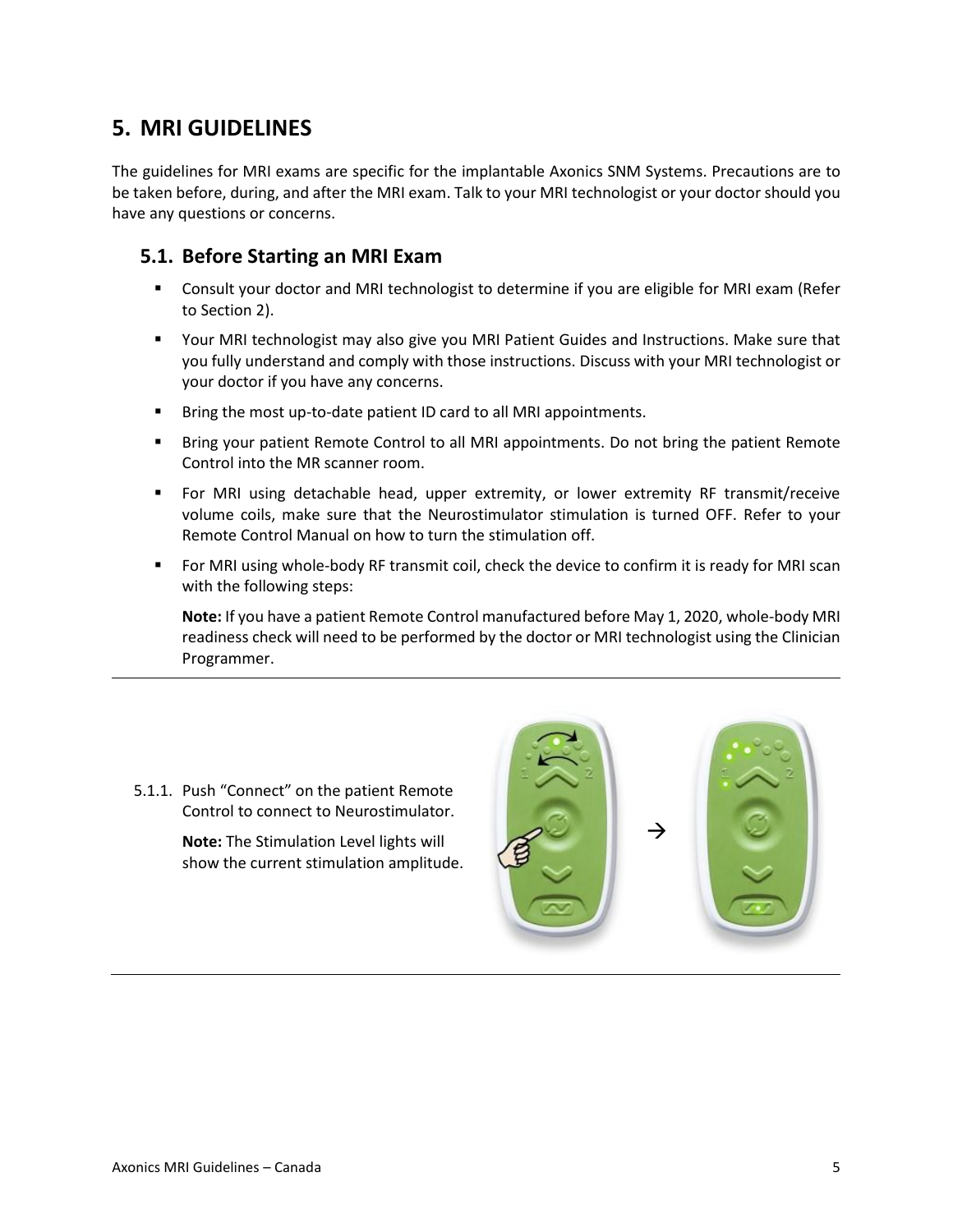5.1.2. Turn stimulation OFF by pressing and releasing the down arrow until all Stimulation Level lights are off.

> **Note:** The Stimulator Battery Status light should be green to be eligible for wholebody MRI. For Neurostimulator 1101 only, if the Stimulator Battery Status light is flashing orange or is solid orange, charge the Neurostimulator so the battery light is green prior to the MRI scan. Refer to the Charging System manual for charging instructions.

**Note:** If the red System Error light is on and solid (not flashing), the system needs to be checked prior to an MRI scan.



5.1.3. To check MRI readiness, press and hold the down arrow for 5 seconds.

> **Note:** The Active Program lights will flash back and forth, indicating MRI readiness check is in progress. It is normal for a sensitive patient to experience mild stimulation during the check. Once the check is complete, the patient Remote Control will vibrate.

- a. If Stimulation Level lights #3, 4, and 5 are ON, the System is ready for wholebody MRI.
- b. If the System Error light is red, the System is NOT eligible for whole-body MRI.



*a. device is ready for whole-body MRI*



*b. device is not ready for whole-body MRI*

- Make sure you remove any external metallic objects before entering the MR scanner room.
- Do not carry any external devices associated with the Axonics SNM system, such as the Remote Control, Charger and Dock, etc. into the magnet room.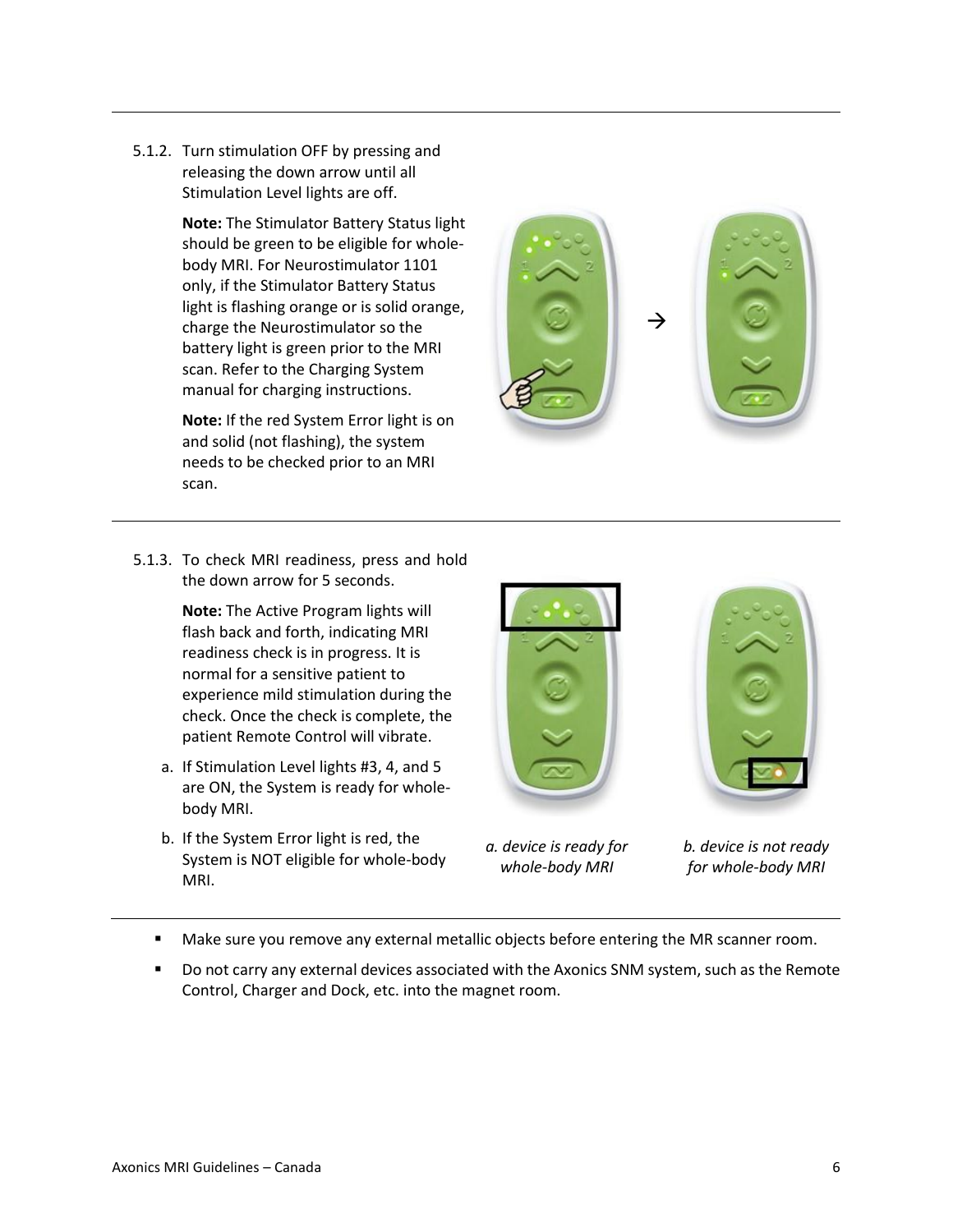#### **5.2. During the MRI Exam**

- You may feel slight tugging, vibration, warming, and/or tapping in the area where the Neurostimulator is located during the MRI exam. If those feelings cause discomfort, you should let the MRI technologist know immediately. See Section [4](#page-6-0) for more details on the risks of MRI with the Axonics SNM System.
- **■** If you are not feeling well for any other reasons prior to or at the time of the MRI exam, please inform your MRI technologist.

#### **5.3. After the MRI Exam**

- **■** Turn the stimulation back on with the Remote Control. Refer to your Remote Control Manual on how to turn the stimulation back on.
- If you feel any changes in stimulation after an MRI, you should contact your doctor and turn the stimulation off if uncomfortable.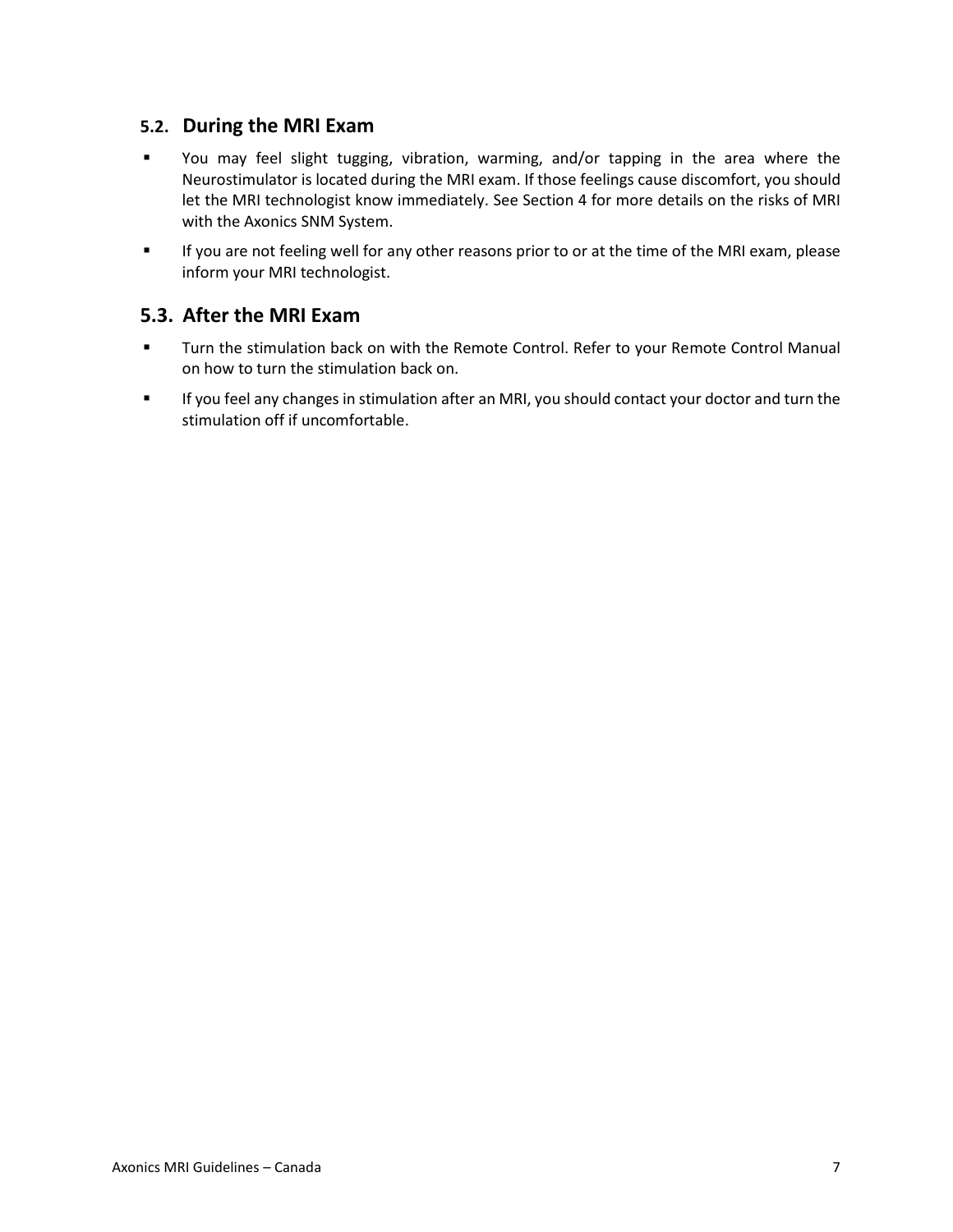*This page intentionally left blank*